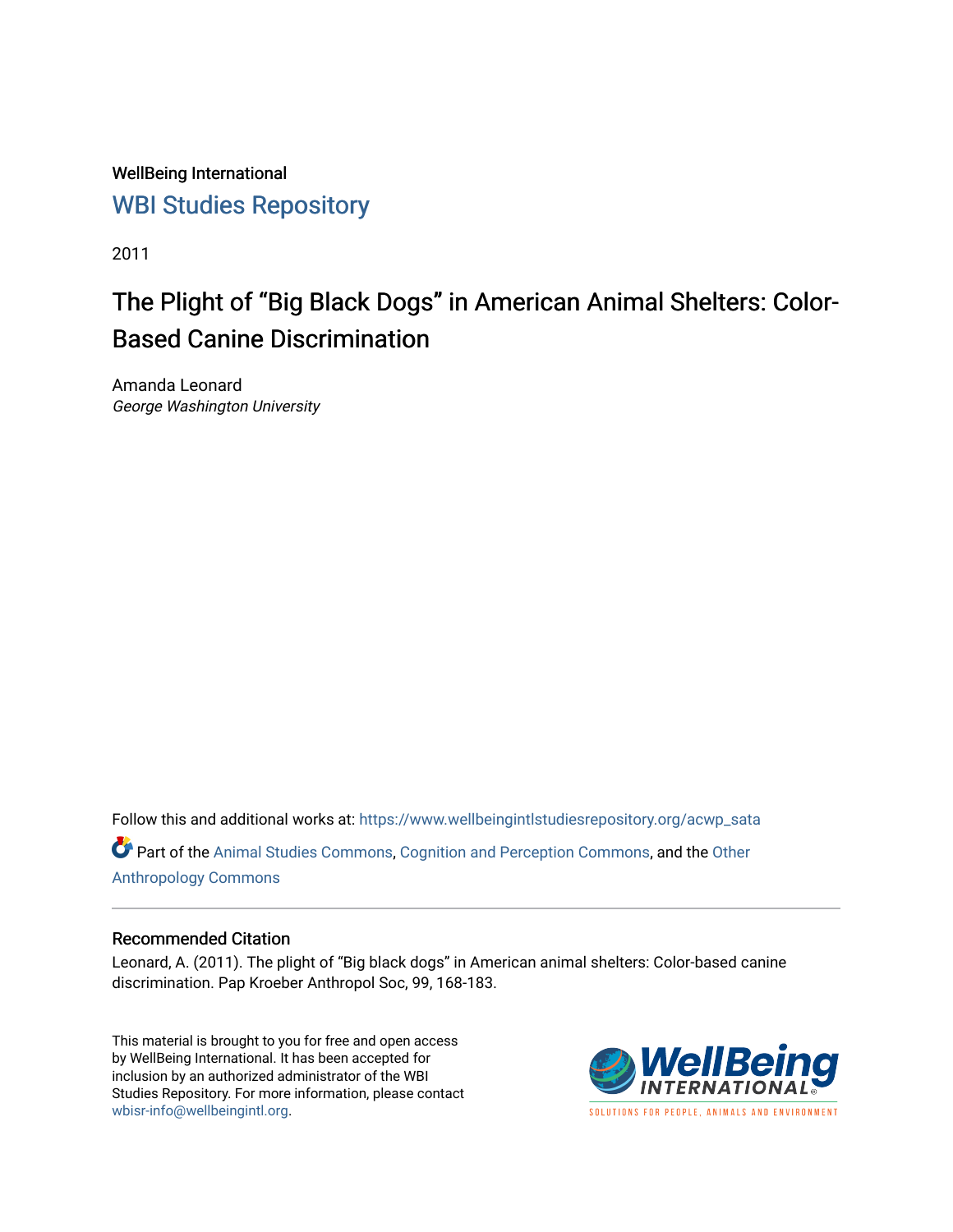## KROEBER ANTHROPOLOGICAL SOCIETY, 99(1): 168-183

## The Plight of "Big Black Dogs" in American Animal Shelters: Color-Based Canine Discrimination

#### *Amanda Leonard*, *The George Washington University*

Big Black Dog (BBD) Syndrome is the extreme under-adoption of large black dogs based not on temperament or health, but rather on the confluence of a number of physical and environmental factors in conjunction with the Western symbolism of the color black. The color black in Western society is typically representative of evil and other negative connotations. The physical and environmental factors of size, color, the kennel environment, and the "genericness" of black dogs, when combined with the negative associations of the color black in Western culture, create what I define as "unconscious background checking." "Unconscious background checking" is a phenomenon caused by the belief that shelter dogs have questionable backgrounds. As a result, the public, in order to protect themselves from "damaged" dogs, tend to shy away from the black (impure) dogs, and thus unconsciously discriminate against black dogs.

In fall 2007 I began a year of employment at the Washington Humane Society (WHS) in Washington, DC where I first worked as an enrichment coordinator and later as a canine behavior evaluator and specialist. As an enrichment coordinator I provided mental stimulation for the dogs and cats of the shelter in order to reduce their stress level and maintain their mental stability. As a canine behavior evaluator and specialist I also preformed temperament evaluations on all of the incoming dogs in order to determine if their temperament was suitable for adoption. Throughout the year, I took on extra responsibilities within the organization including animal caretaking, vaccinating, educational lecturing, humane law enforcement, adoptions, and more. This year of informal participant observation provided the inspiration for this paper.

The paper begins by describing Big Black Dog Syndrome and its effects in shelters across the United States. I then discuss the physical and environmental factors that contribute to BBD Syndrome; Western symbolism associated with the color black, historical examples of black dogs as negative entities in Western culture, and the concept of "unconscious background checking," which negatively impacts the adoption rates of BBDs. Lastly, I offer some suggestions as to how shelters in the United States can ameliorate the negative effects of BBD Syndrome.

## **What is Big Black Dog Syndrome?**

For a large black dog in an animal shelter in the United States, the difficulty with adoption does not stem from their health, breed, sociability, or temperament – it is the color of their coat (Hipp 2008). It is a matter of canine discrimination. Among those who work in the animal sheltering community the phenomenon is commonplace enough to have earned its own moniker: Big Black Dog Syndrome (Dahl 2008). Two undeniable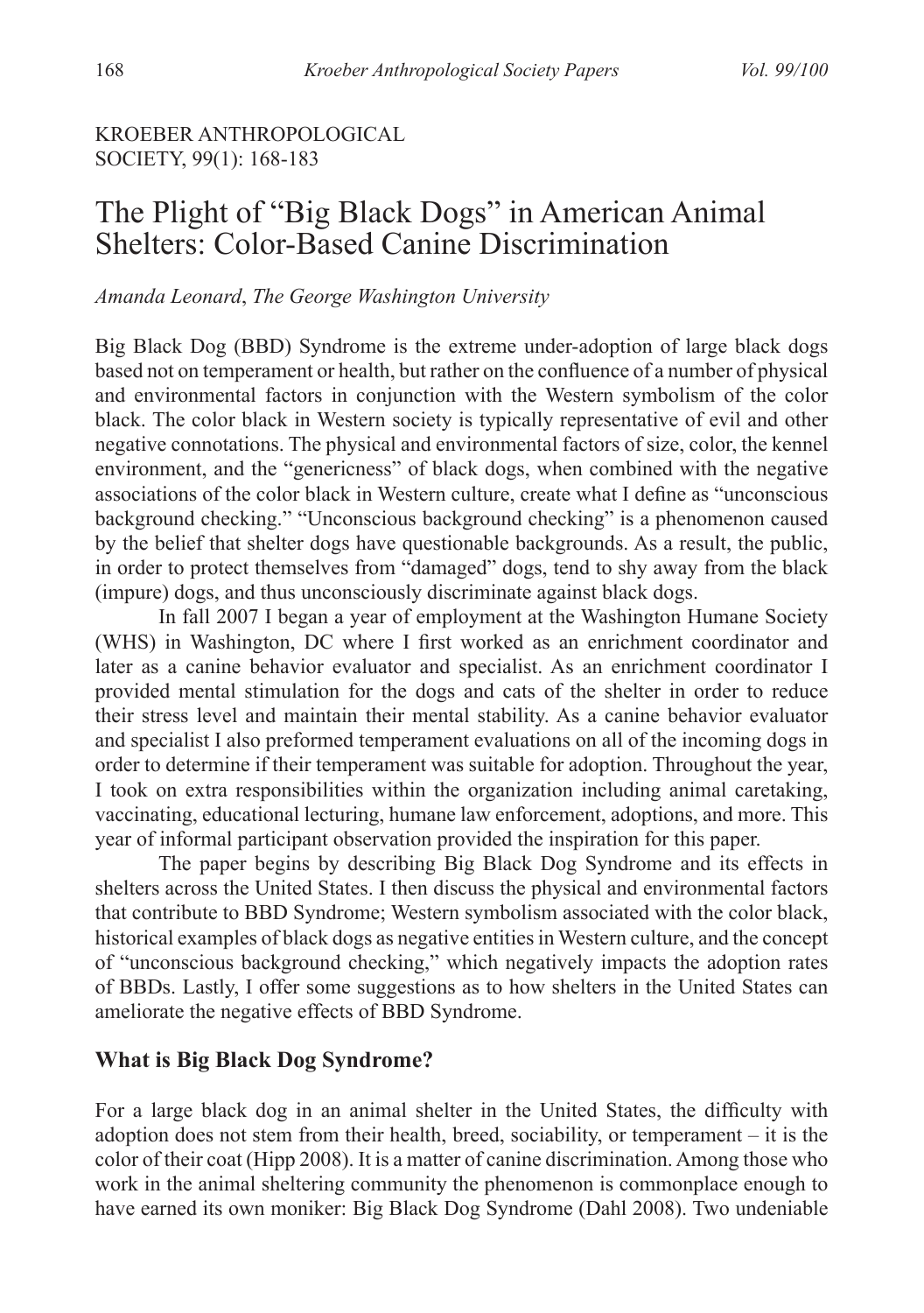indicators of Big Black Dog Syndrome are that large dark coated canines are adopted less frequently and euthanized more frequently than dogs of other sizes and colors.

BBD Syndrome does not vary by breed. In my time at WHS I saw many BBDs whose breeds included Labrador Retrievers, Chow Chows, Rottweilers, Pit Bull Terriers, German Shepherd Dogs, Newfoundlands and mixes of all of the above. WHS even had a BBD named Jinny that we eventually identified as a rare Cão de Fila de São Miguel (Azores Cattle Dog). Similar stories are told across the United States (Cohen 2007; Hipp 2008).

Animal shelter officials say large black dogs are more likely to end up being humanely euthanized or turned away from a shelter than being re-homed. "Nobody tracks the problem nationally, and local shelters often keep only limited data on the sizes, breeds and colors of the dogs that are adopted or put down," the Humane Society of the United States (HSUS) and the American Society for the Prevention of Cruelty to Animals (ASPCA) told the Associated Press (CNN 2008; Orlando Sentinel 2008). Stephen Musso, executive vice president of the ASPCA said, "What we hear from shelter after shelter: Big, black dogs just don't get adopted" (Orlando Sentinel 2008).

My experience at WHS indicates that BBD Syndrome is a very real and dangerous phenomenon leaving many temperamentally and physically sound dogs shelved for months while hundreds of other types of dogs find new and loving homes. Jill Wimmer, shelter manager at PAWS Atlanta, agrees: "I've had to turn away many black dogs because I can't fill the place up with them. And every one I turned away had a great temperament." Wimmer knows that she can adopt out three non-BBD dogs in the time it takes to re-home one BBD (Hipp 2008).

At the city animal shelter in Rogers, Arkansas, BBDs almost always make up the majority of the dogs put to sleep each month. In March 2008, 13 of the 14 dogs euthanized were large and black, said Rhonda Dibasilio, manager of the city Animal Services Department (Orlando Sentinel 2008).

I interpret the gross under-adoption of these dogs as attributable to a perception of their presence as menacing. What makes these dogs appear more menacing than their lighter colored counterparts is that their dark color has very real negative associations. The metaphor in Western society of black as bad, evil, sinister, etc. is not anecdotal, marginal, or minor. Ordinary conceptual systems, such as color symbolism, are fundamentally metaphorical in nature and influence action, thought, and govern everyday functioning down to the most mundane detail – including picking out a dog to adopt.

BBD Syndrome is the synthesis of physical and environmental factors, and the social memory (a society's shared beliefs about its past shaped by oral and written accounts passed down through the generations, Crumley 2002) of the color black as bad/evil that culminates in "unconscious background checking." The confluence of physical and environmental factors such as size, color, the kennel environment, the negative associations of the color black in Western culture, and the dog's background creates a situation where large dark colored dogs are under-adopted in animal shelters in the United States.

Typically, breeders are not faced with the challenges that BBD Syndrome presents to shelter dogs (Dahl 2008). In many cases the public is aware that the breed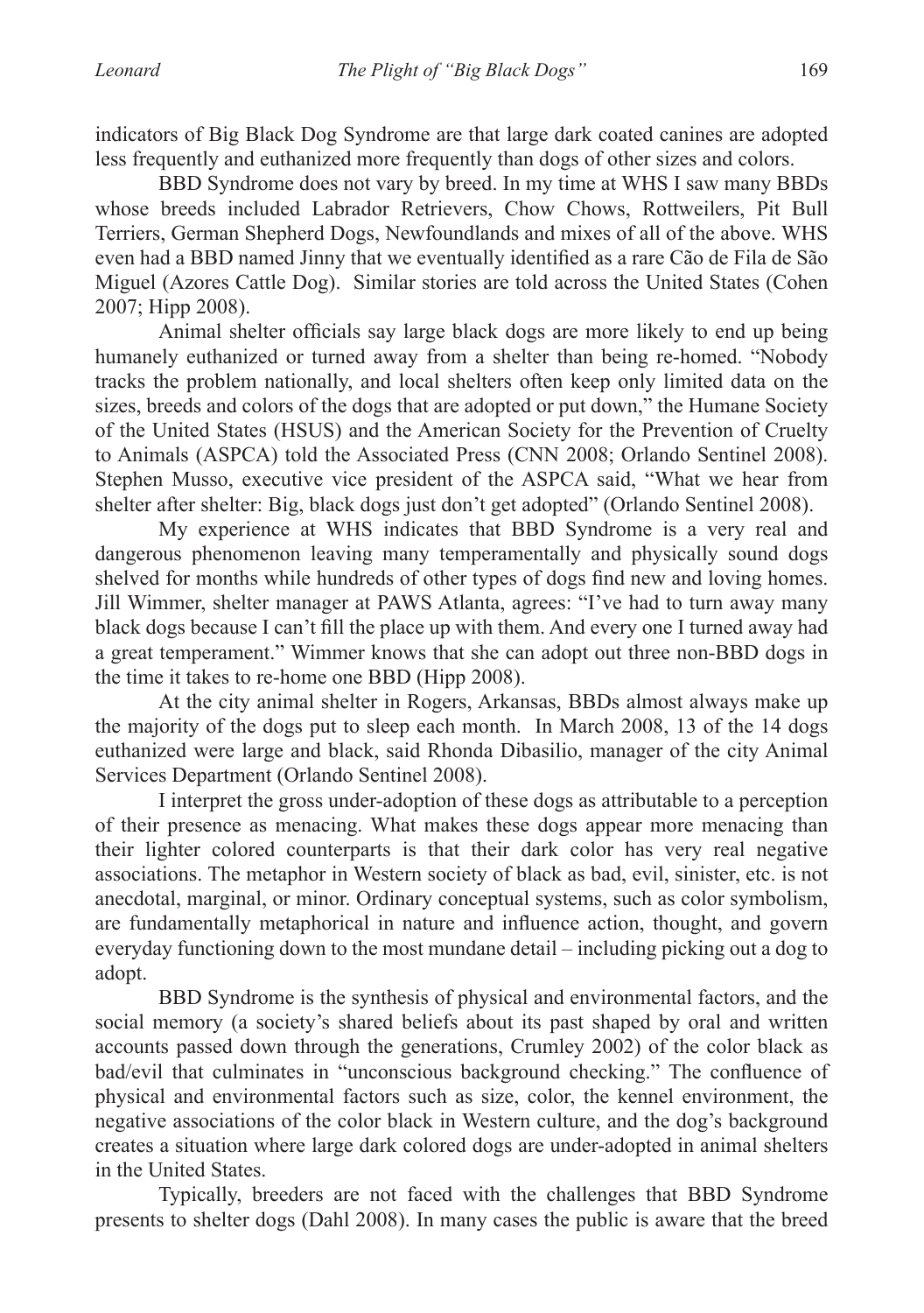standard for the dog that they are buying calls for only, mostly, or some black puppies. Also, "unconscious background checking" does not apply in the case of breeders because the background of the breeders' puppies is known.

Delia Kelly, editor of The White and Long Coat German Shepherd Society's magazine says, "People say to us that white German Shepherd Dogs look softer and gentler than coloured ones" (Cohen 2007:10). Delia explains, "Someone will ask if they can stroke one of our dogs, and when they ask what the breed is and we tell them, they say, 'No, it can't be – I'm frightened of German Shepherds!'" (Cohen 2007:10). Although white dogs of specific breeds, such as German Shepherd Dogs and Boxers might be discriminated against in pedigree circles, white dogs are often not discriminated against as pets. Dogs Trust and Wood Green Animal Shelters in the United Kingdom both note that although occasionally potential adopters are suspicious that a white dog might be physically or mentally defective (notably deafness), they are re-homed promptly. The color prejudice that works in favor of white dogs in shelters seems to work against their black kennelmates (Horton-Bussey 2007:15).

In late 2004, Tamara Delany, a former elementary school teacher, founded Contrary to Ordinary: The Black Pearls of the Dog World,<sup>1</sup> a website designed to help find new homes for dark-coated dogs and to combat BBD Syndrome by educating the public and the sheltering community. "I want people to become aware that when they decide to adopt a dog, they shouldn't just look at what the dog looks like. They should find the best personality match" (Smolowe 2007). Delany's site caught on quickly in the sheltering community and she was soon hearing from shelters from around the world, asking how best to showcase their black dogs. "What she's doing is very important in terms of getting people to think about the way the dog will fit into the household instead of the way the dog will match the furniture," says Suzie Duvall of the Common Sense for Animals shelter in New Village, New Jersey (Smolowe 2007).

Due in no small part to Delany's work, Petfinder<sup>2</sup> made a banner specific to the issue of Big Black Dog Syndrome reading, "Did you know that large black dogs are the last to be adopted?" The banner was made for listing shelters to use to promote the awareness of BBD Syndrome. Despite a lack of firm statistics, Petfinder felt that BBD Syndrome was real and important enough to necessitate special attention (Delany 2008a).

#### **The Color Black**

Black dogs can easily look more menacing than they actually are because black absorbs light, thus moderating facial feature definition, which makes it harder to read their facial expressions. "People are often wary of dark dogs because it's difficult to read their expressions," said Paul Nicosi, the dog behavior specialist at Bide-A-Wee animal shelter in New York City. Nicosi continues, "Without defined eyebrows, a playful grin might be construed as an angry grimace. There isn't a lot of contrast between black eyes and a black face, so people can't get a handle on how the dog is feeling" (Orlando Sentinel 2008).

The same effect happens when taking a photograph of a dark subject. Many images taken of dark colored dogs obliterate any facial features the dog may have and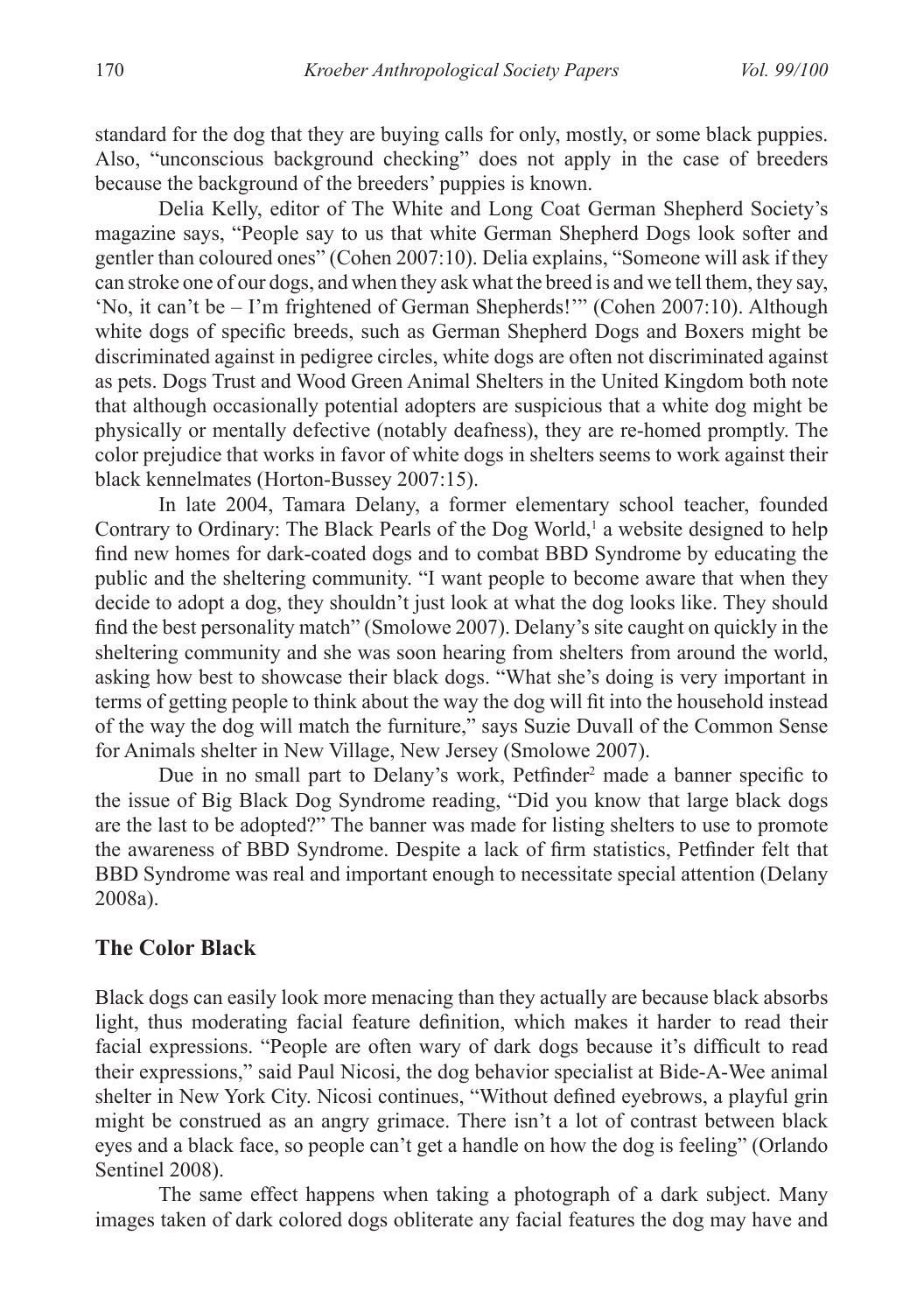create what appears to be a black blob where the dog's face ought to be. Often, the crucial first glimpse a potential adopter has of a dog is through the shelter's website. If the picture of a dog is not good, many adopters will move on because they are not drawn in.

Since no color reflects more light than white, and none less than black (Sargent 1964:64), the "blob effect" is achieved because black absorbs light and therefore makes it very hard to capture an image properly in the poor lighting of the kennel. "In a lot of shelter environments the lighting is not that great to begin with," says Pam Black Townsend, a shelter volunteer at the SPCA/Humane Society of Prince George's County in Maryland (Hylton 2008), making the "blob effect" that much more pronounced. The "blob effect" happens with many amateur photos and occurs even in some professionally taken images. "Blob effect" photos often end up on shelters' websites, which is how many people find the dog they intend to adopt (Dahl 2008).

In today's internet-based society, a photo of an animal is the foundation for Petfinder and shelter based ads. Potential adopters no longer have to go to a shelter and walk through the kennel to take their first look at the animals a shelter has up for adoption. The Internet is often the first place many consumers go to investigate a potential purchase, and potential adopters do much the same thing when searching for a new canine or feline member of the family. I often greeted potential adopters who were visiting WHS to meet a specific animal that they had researched on WHS' website. Due to the crucial impact of first impressions, especially those made online, good photography of dark animals is imperative.

The adage "A picture is worth a thousand words" is highly applicable in this instance. A good picture is crucial in the Internet era of pet adoption. First impressions, even those over the Internet, can mean the difference between five adoption applications or none. Unfortunately, many shelter workers find themselves short-staffed, rushed, and busy when trying to take a picture of a rambunctious black dog, which often leads to a less than ideal picture being taken of the animal that is then posted on the shelter's website.

"Darker colored subject material needs special attention to lighting to show details and to avoid the shadowing that will cause it to appear as a blob," says Ed Halley of Photographers' Notebook. "Our brains are very good for adapting to different lighting conditions, so it may not be intuitive to realize the importance of illumination" (Delany 2008a). Amateur or hastily taken photos of BBDs usually do not show their eyes or expressions, making them show up as "blobs" instead of a dog with an expression. Many potential adopters skip over a "blob effect" picture because they are not drawn in (Delany 2008a).

In my experience at WHS I also found that BBD Syndrome seems to occur in black cats, but to a lesser extent. "Blob effect" photos as well as decreased facial feature definition all affect adoption rates for black cats. Also, many patrons of WHS came in and explained to both myself and other staff that their only stipulation for adopting a cat was that it could not be black. However, despite the disinclination by some to adopt black cats, the black cats at WHS did not face the long waiting periods that WHS' BBDs faced.

In speaking with many potential adopters during my tenure at WHS, I came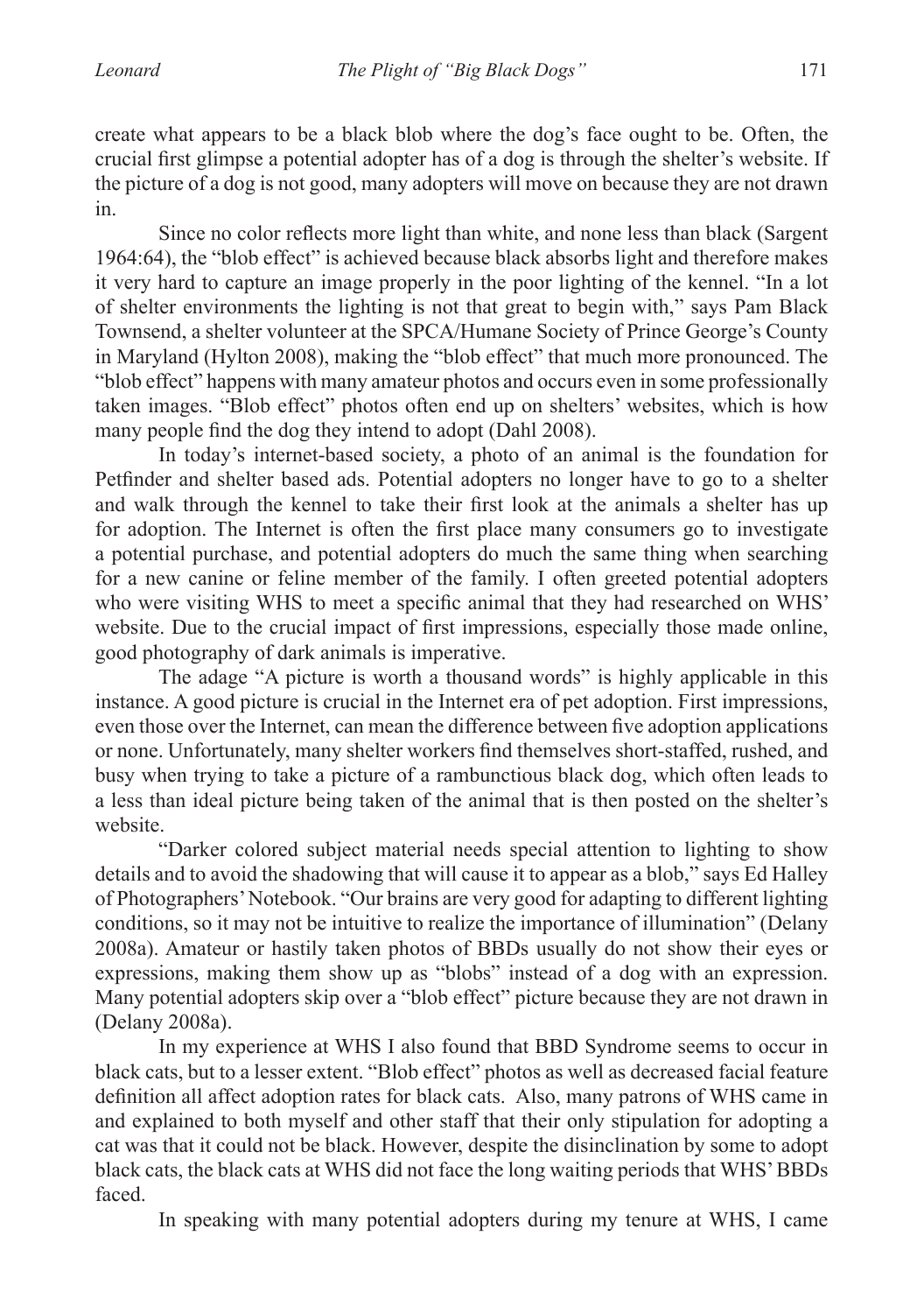to realize that black cats have a certain kitsch value due to their explicit, even cliché connection with superstition and witchcraft. A black cat is readily recognized as a symbol of witches, Halloween, superstition, and folklore. Black dogs do not have the same conscious and explicit connection to superstition that black cats do.

While black dogs have a connection to the spooky folklore of the spectral black dogs of England, the connection is not as readily obvious, well known and/or linked to popular culture as that of black cats. Today much of the superstition that linked cats and, specifically, black cats to witchcraft has been overcome, and the cliché of black cats as somehow affiliated with witches offers kitsch value that helps many find homes.

#### **Shelter Color Psychology**

The kennel environment is often gray and the overall unwelcoming atmosphere also contributes to the psychology of color, because the color of a room can affect people's performance and emotion based strictly on the ambiance created by that color (Sloane 1967:71-80). Gray kennels negatively affect the mood of potential adopters and cause black dogs to blend into the background. By blending into the background they stand out less and are consequently adopted less than lighter colored dogs.

The often unwelcoming environment of the kennel does not foster increased adoption rates for two reasons. First, having a gray and drab looking kennel has the opposite effect that painting and decorating a kindergarten classroom does – the colorful room invigorates and energizes, while the dark kennel demoralizes (Sloane 1967:71- 80). The experience of a gray kennel filled with the din of tens of dogs barking is not appealing or inviting. Poor visibility due to improper lighting may negatively affect BBD adoption rates because black absorbs light, making black dogs and their features harder to see. A poorly lit kennel will only exacerbate this problem.

#### **Genericness**

The gene that produces black coloration in dogs is a dominant trait, (Hylton 2008) and thus a quirk of dark-dog biology has led to an overabundance of large, black dogs, said Alex Yaffe, who founded Heartland Lab Rescue in Oklahoma. Labradors and Pit Bull Terriers tend to have big litters of five or more puppies (Orlando Sentinel 2008). My experiences indicated that blackness in dogs is equivalent to "genericness," and since people tend to seek pets that have some aspect of distinction, they are less likely to adopt a "generic" black dog.

Rarity drives supply and demand in many cases. Many uniquely colored dogs, whose personality and temperament might not be as sound as those of large black dogs at the shelter, get adopted on the basis of their more distinct color. The desire for an animal that stands out is certainly not to be overlooked when discussing why animals of a specific color are under-adopted (Cohen 2007:10).

I saw many BBDs reach very high levels of obedience training while at WHS only to be ignored by potential adopters. Even when these highly trained dogs are personally shown to potential adopters, many are still not adopted. However, I know of at least two examples of dogs from WHS who were adopted specifically because of their high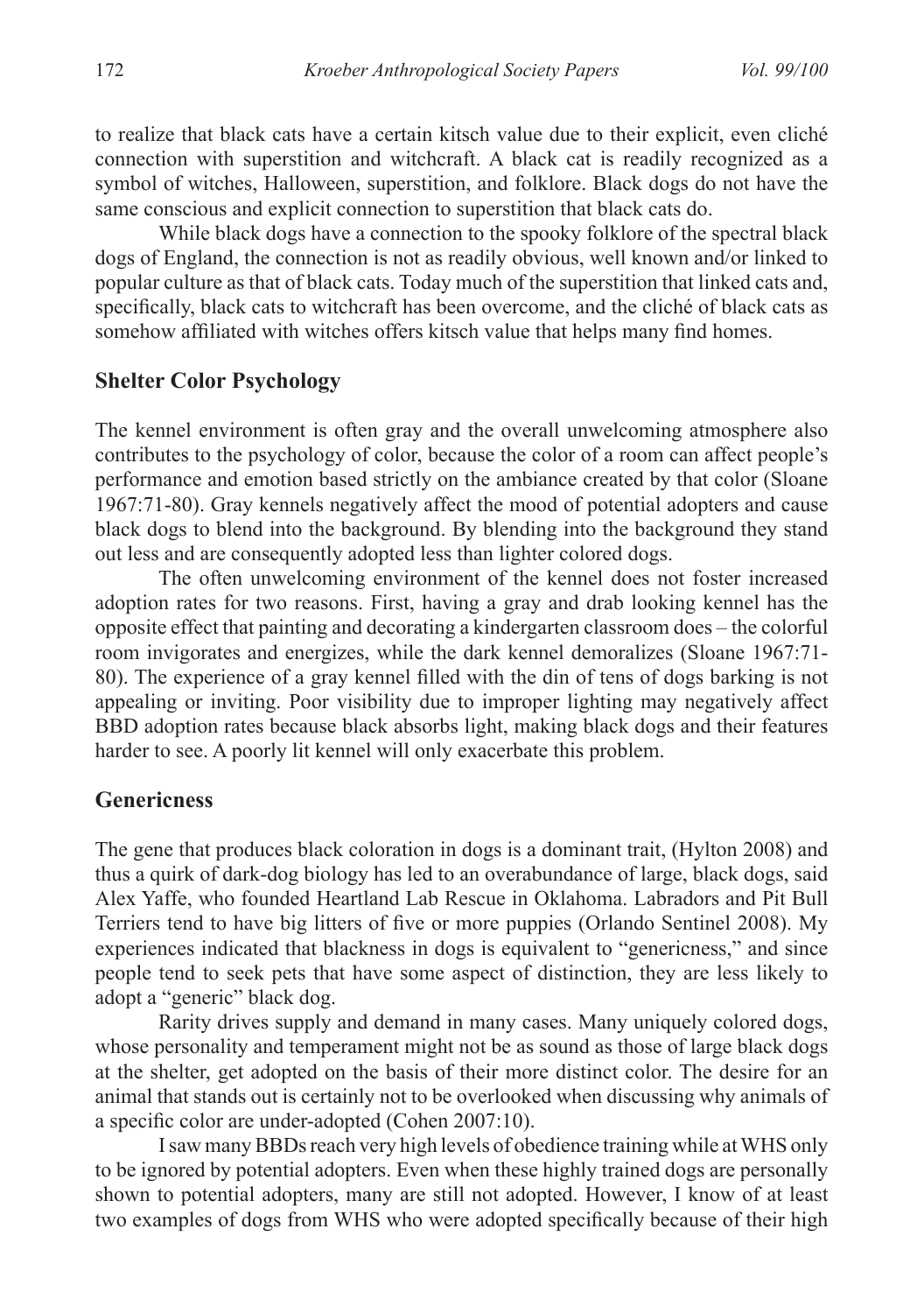level of training. King, a black Labrador mix was the second dog at WHS to achieve American Kennel Club's Canine Good Citizen<sup>3</sup> certificate. His high level of training is what eventually got him noticed by a young woman who was hearing impaired. King was adopted because his adopter wanted to train him to become a hearing assistance dog, and his high level of basic obedience was a great foundation from which to begin training him as an assistance dog.

## **Why Size Matters**

In addition to color, the other major factor is size. In Washington, DC, as in many urban areas, most people are interested in adopting smaller dogs (under 50 pounds, but especially those dogs in the Toy Group, none of which exceed 20 pounds, as defined by the American Kennel Club). Not everyone has a big enough home to accommodate a large dog, and many apartments have breed as well as size restrictions. Nor can every household afford to feed and care for a large dog. There are also the very practical aspects of handling a large animal. Small, portable lap dogs that can be toted in small purse-like bags also happen to be in vogue, possibly due to the high media visibility of celebrities such as Paris Hilton and her Chihuahua, Tinkerbelle. Bigger dogs face understandable, legitimate, and practical discrimination.

I observed that the areas of the New York Avenue location at WHS where the small dogs were kept were often the most frequently visited sections of the shelter. I can also attest that the small dogs spent less time available for adoption and received more applications per animal than did larger dogs. Often small dogs with less than affable or sound temperaments, or that had negative behavioral issues would barely spend a day available for adoption while larger dogs without any negative behavioral issues spent double or triple the time waiting for just one application.

## **Symbolism of the Color Black**

As diurnal creatures, it is no surprise that a primal fear among humans is the dark of night (Heather 1948:165-169). One of the most dangerous times of the day for diurnal creatures such as humans is nighttime since humans rely most heavily on the sense of sight. Nighttime, as well as storms and ash, are all early natural symbols associated with the color black. The Greek philosopher Homer had a concept of color derived from the elements that was founded upon light and darkness. The origins of symbolic meaning associated with color in Western society appear to stem from natural elements that were culturally elaborated (Heather 1948:165-169).

According to Marshall Sahlins, "color distinctions are naturally based, and these natural distinctions are culturally constituted" (1976:12). Semantic relations of colors in English have the same general structures as their perceptual system. A flag of quarantine is yellow, and yellow, like red, is a sign of danger; specifically, the danger signaled by yellow is illness in the hue of sickness (bilious liver disorders cause the skin to take on a sallow yellowish tint) (1976:15). Yellow as sickness, and black as negative, have their roots, as do other colors, in natural phenomenon that are culturally contextualized.

Furthermore, Sahlins says that the social use of color does not exist solely to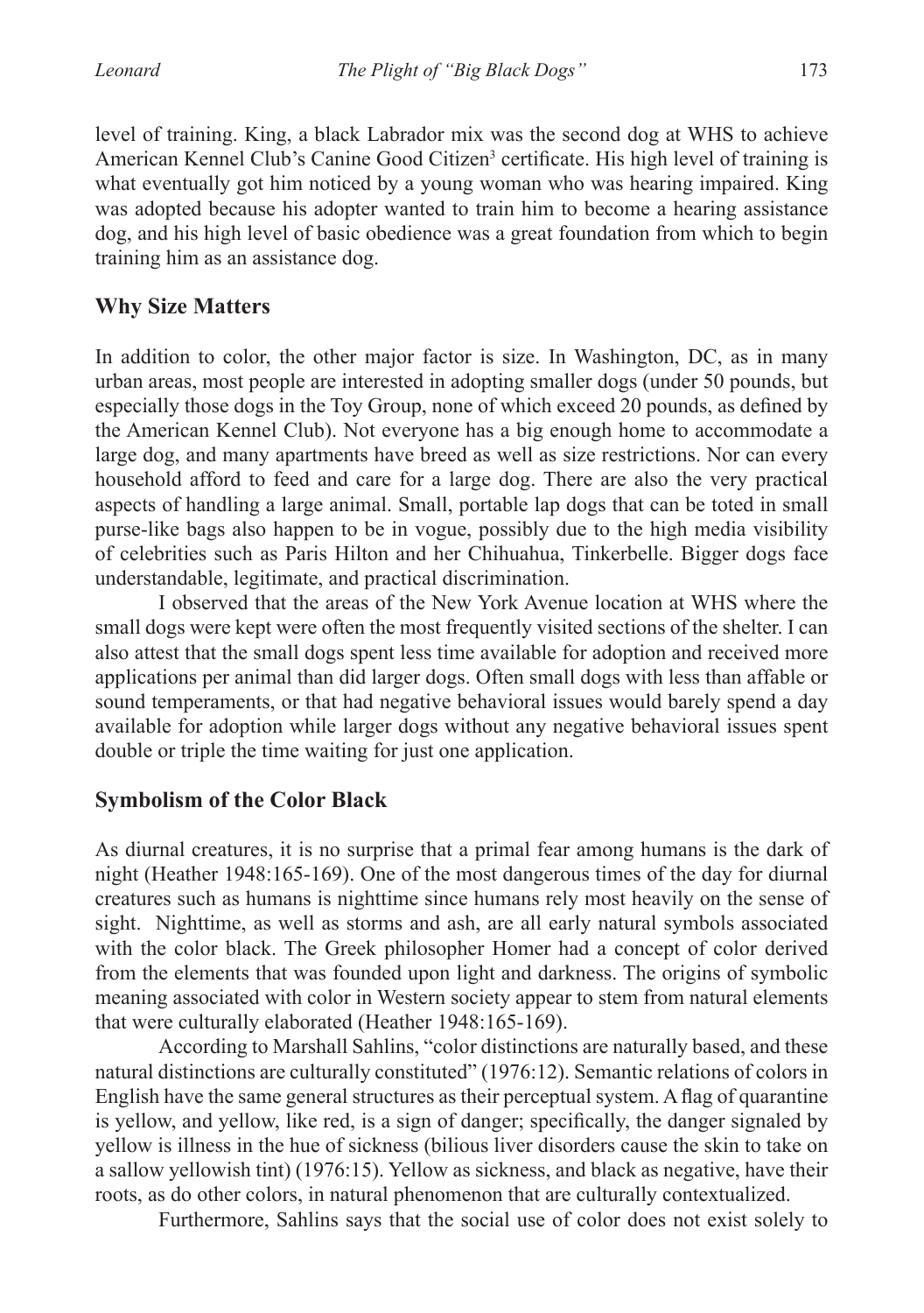signify objective differences of nature, but also communicates significant distinctions of culture (Sahlins 1976:3). "Colors are, in practice, semiotic codes. Both as terms and concrete properties, colors are engaged as signs in vast schemes of social relations: meaningful structures by which persons and groups, objects and occasions, are differentiated and combined in cultural orders" (Sahlins 1976:3). Harold Conklin's (1955) work on the Hanunóo correlates well with Sahlins' work in demonstrating that color terms include a vast array of non-colorimetric information.

According to Sahlins, there is a correlation of the semiotic and perceptual structures of color. In a system of colors, a human group accomplishes the essential cultural act of making a conceptual order out of a natural order (Sahlins 1976:16). Thus the natural origins of color symbolism expanded by cultural contextualization (the black as negative/danger/evil and yellow as sickness), is coherent with the environmental model of why color symbolism is not universal – there is no universal ecological environment. The nature of color symbolism interpreted through culture, is the cause of vastly different ranges in the symbolism attributed to specific colors. In China and India, white is the color of mourning, not black (Sloane 1967:45).

While there is no universal code for the symbolism behind the connotations associated with colors found across all cultures, there does seem to be a link between basic color terms and natural objects. In their work on basic color terms, Brent Berlin and Paul Kay found evidence that when new color terms are added to the lexicon, they are often labeled with the same name as a natural object and that definite generic and abstract terms evolved from these initial terms (1969:39-40). For example, in many languages the word for red derives from a form of the word for blood (Greenberg 1963:154).

## **Metaphors**

In *Metaphors We Live By*, linguist George Lakoff and philosopher Mark Johnson suggest that metaphors not only make our thoughts more vivid and interesting but that they actually structure our perceptions and understanding. Lakoff and Johnson demonstrate that in all aspects of life reality is defined in terms of metaphors. Our lives are lived and our experiences structured both consciously and unconsciously by means of metaphor (Lakoff and Johnson 1980:158; 273). Malinowski in Argonauts of the Western Pacific (1922) makes clear that many aspects of culture are invisible to the actors within it because the actors are so deeply entrenched within their culture. The metaphors used to structure social reality present in Western culture are not obvious and are acted upon unconsciously precisely because of their pervasiveness. One such metaphor used to structure social reality present in Western culture is the color black.

The metaphor "black is evil" structures the way that color is used and perceived in Western society. The concept of "black" is partially structured, understood, performed, and talked about in negative terms. Conventional ways of talking about color, presuppose a metaphor of which we are hardly ever conscious. According to Lakoff and Johnson, "Metaphor is not merely in the words we use – it is in our very concept of color" (1980:5). Colors in Western culture are engendered with metaphors such as envy in the case of green, lust with red, illness with yellow, masculinity with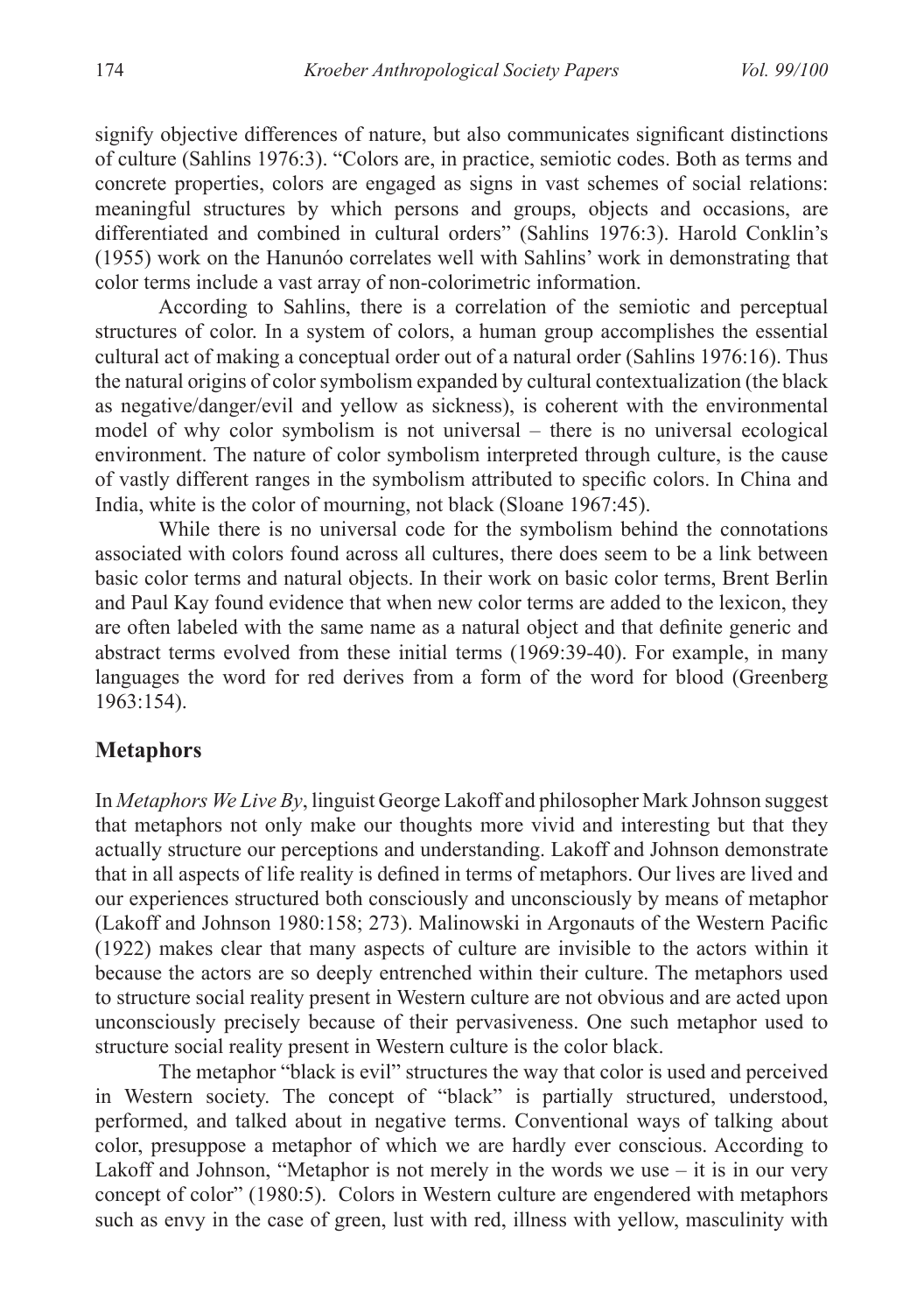blue, purity with white, and evil with black, to name but a few.

According to Lakoff and Johnson, "Every culture must provide a more or less successful way of dealing with its environment, both adapting to it and changing it. Every culture must define a social reality within which people can function socially" (Lakoff and Johnson 1980:146). As discussed by Sahlins, social reality is defined by a culture and affects its concept of physical reality. What is real for an individual as a member of a culture is a product of social reality and of the way in which that shapes the experience of the physical world (Lakoff and Johnson 1980:146).

According to Lakoff and Johnson, much of "American" social reality, informed by social memory, is understood in metaphorical terms (e.g. 'black is evil'). Since the "American" concept of the physical world is partly metaphorical (the dangers contained within the black of night and the decay associated with death translate into the metaphor of black as frightening, menacing and evil), metaphor plays a significant role in determining what is real; and that is in this case, that black dogs are evil (Lakoff and Johnson 1980:146). The scrutiny BBDs face vis-à-vis the metaphor 'black is evil,' is likely the largest contributing factor as to why BBD Syndrome has such devastating ramifications in shelters across the United States.

## **Western Historical Traditions Concerning the Color Black**

Black and white stand out as particularly complex color names, because of the moral and psychological associations imposed on the words. Black and white are equated with wrong and right, night and day, and darkness and light. These links are learned through acculturation and persist through habit (Sloane 1991:xviii). In Homer, death and pangs are written about using black imagery. The Bible, Greek and Latin classics, such as Homer's *Odyssey* and the *Iliad*, as well as in works by Sophocles, Euripides, and Virgil, attribute moral significance to white clothing as pure and innocent (Heather 1948:169-170).

"For this shall the earth mourn, and the heavens above be black" (Jer. 4:28) is one example where the Hebrew Bible references mourning customs in association with the color black (Sloane 1967:45). Examples of biblical references to the effects of famine and sickness, and the blackness of the sun in times of calamity (Heather 1948:169) include, "My skin is black upon me, and my bones are burned with heat" (Job 30:30), and "The earth shall quake before them; the heavens shall tremble: the sun and the moon shall be dark, and the stars shall withdraw their shining" (Joel 2:10). According to the book of Revelations in the Bible, "They shall walk with me in white, for they are worthy" (Rev. 3:4). In the same book angels are said to be clothed in white linen (Rev. 19:14).

In a treatise on color published in 1584, Lomazzo, a sixteenth century color theorist, set out to describe the seven principal colors which correlated to the seven planets, the seven days of creation, and so on. In this treatise, Lomazzo explained the ways in which these colors could and should be used in art. Black was to be used to convey melancholy, sadness, deep pain, decrepitude, accidents, death; and white for innocence, purity, miraculousness, justice, theological virtuosity, and hope (Lomazzo 1584:427-428).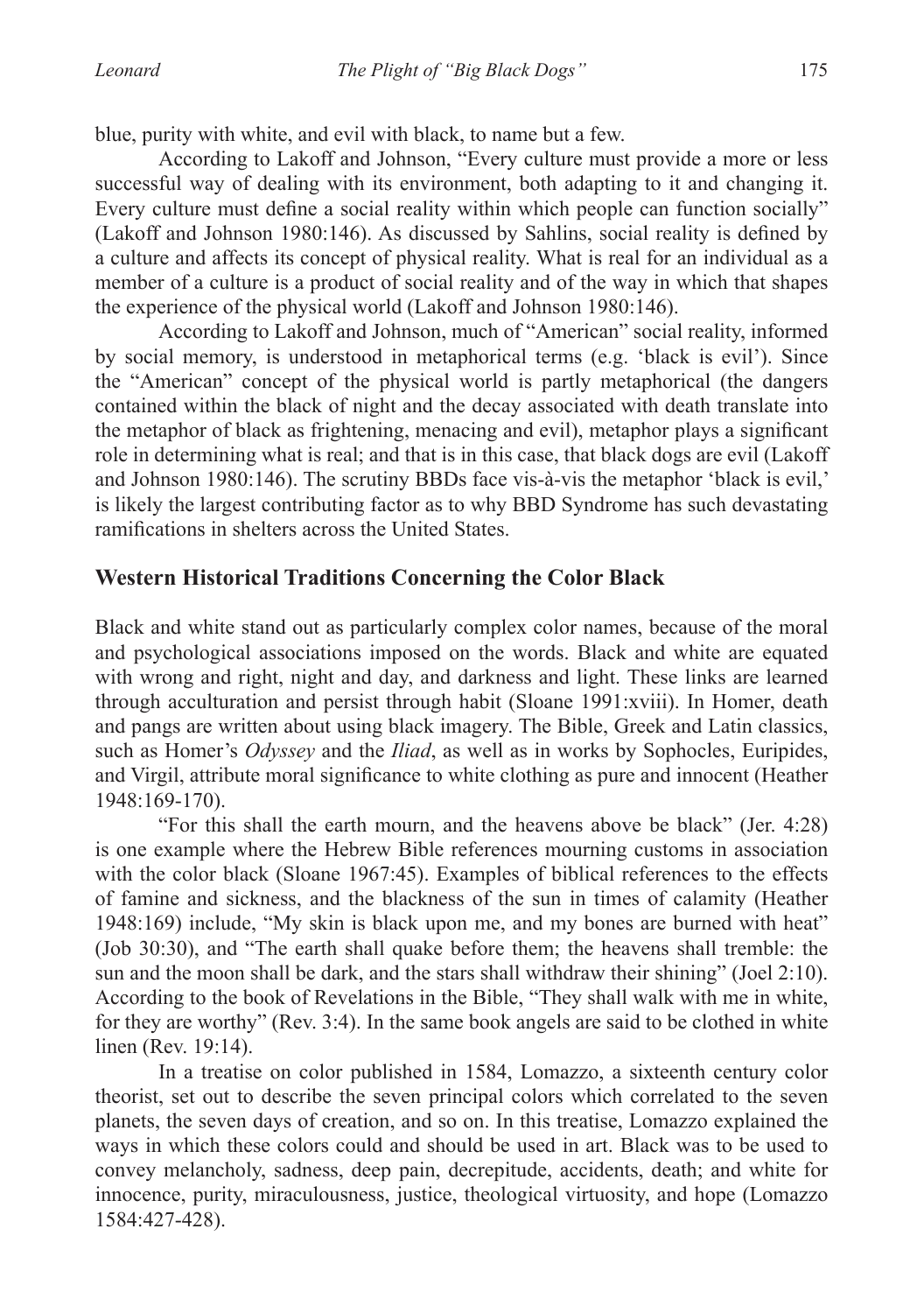Shakespeare uses the color white in connection with sanctity, innocence, virtue, and peace. In *The Hymn* John Milton wrote, "The saintly veil of maiden white to throw" (line 14). Alfred Tennyson's references to whiteness are numerous and include the robe of saints, truth, blamelessness, innocence, maidens and knights in white, virginity, and the black sheep made white (Heather 1948:176-177). In Tennyson's play *The Falcon*, the character of the Count utters, "And yet to speak white truth, my good old mother, I have seen it like the snow on the moraine" (Tennyson 1884:120).

Shakespeare uses black in association with death's black veil, black as death, the devil damn thee black, a black deed, black "villainy" and sins. In *Hamlet*, the young Prince Hamlet is quoted as saying, "Nay then, let the devil wear black, for I'll have a suit of sables" (Shakespeare: act 3, scene 2, lines 137-138). Shakespeare also refers to the witches in *Macbeth* as black hags (Shakespeare: act 4, scene 1, lines 46-47), and in other places to black magicians and black fairies (Heather 1948:176). In Milton we find black used in connection with hell, death, sin, sorrow, poison, black humors, black Perdition, and black magic. "And govern well thy appetite; lest Sin surprise thee, and her black attendant, Death" (Milton, *Paradise Lost*, book 7, lines 46-47). Percy Shelley uses the black in connection with death, despair, parricide, guilty world, vice, demon forms, lies, blood, the devil, and fiends (Heather 1948:175-176).

From these authors comes a rich tradition of proverbs, dialectical, and slang expressions that illustrate the negative connotations attached to the color black: to blackball, black list, black hole, blackleg, blackmail, black art, black flag, black Jack, black Monday, black sheep, black plague – most of which have a sinister signification. These references to black owe their origins to initial suggestions of natural color, and were transformed by classical writers as being primarily connected with thoughts of hell, sin, death, poison, evil, malevolence, malfeasance, the Devil and other manifestations of what is foreboding, and forbidding (Heather 1948:175-176). Here then are the foundations for the "white is good," and "black is bad," binary opposition seen throughout Western culture.

According to Lévi-Strauss, human culture needs to classify as a means of imposing order on people's relationships with nature and between people (Lévi-Strauss 1969). He argued that a universal aspect of classification is opposition. He discovered that one of the most common means of classifying is the use of binary oppositions, such as good and evil, white and black, old and young, raw and cooked, male and female, and high and low. Binary oppositions imply, or are used in such a way that privileges one of the terms over the other, creating a hierarchy (Lévi-Strauss 1969). In the case of BBD Syndrome, white is valued more highly than black. So while black is not recognized in all cultures as a metaphor for evil, it is a metaphor for evil in Western culture, where there is a strong correlation between the binary oppositions "black and white" and "evil and good."

#### **Historical Examples of Black Dogs**

A big, black dog unleashing destruction is a common theme in books, movies and folklore as diverse as *The Hound of the Baskervilles*, the *Harry Potter* series and *The Omen*. In British folklore, stories by Sir Arthur Conan Doyle and Sir Walter Scott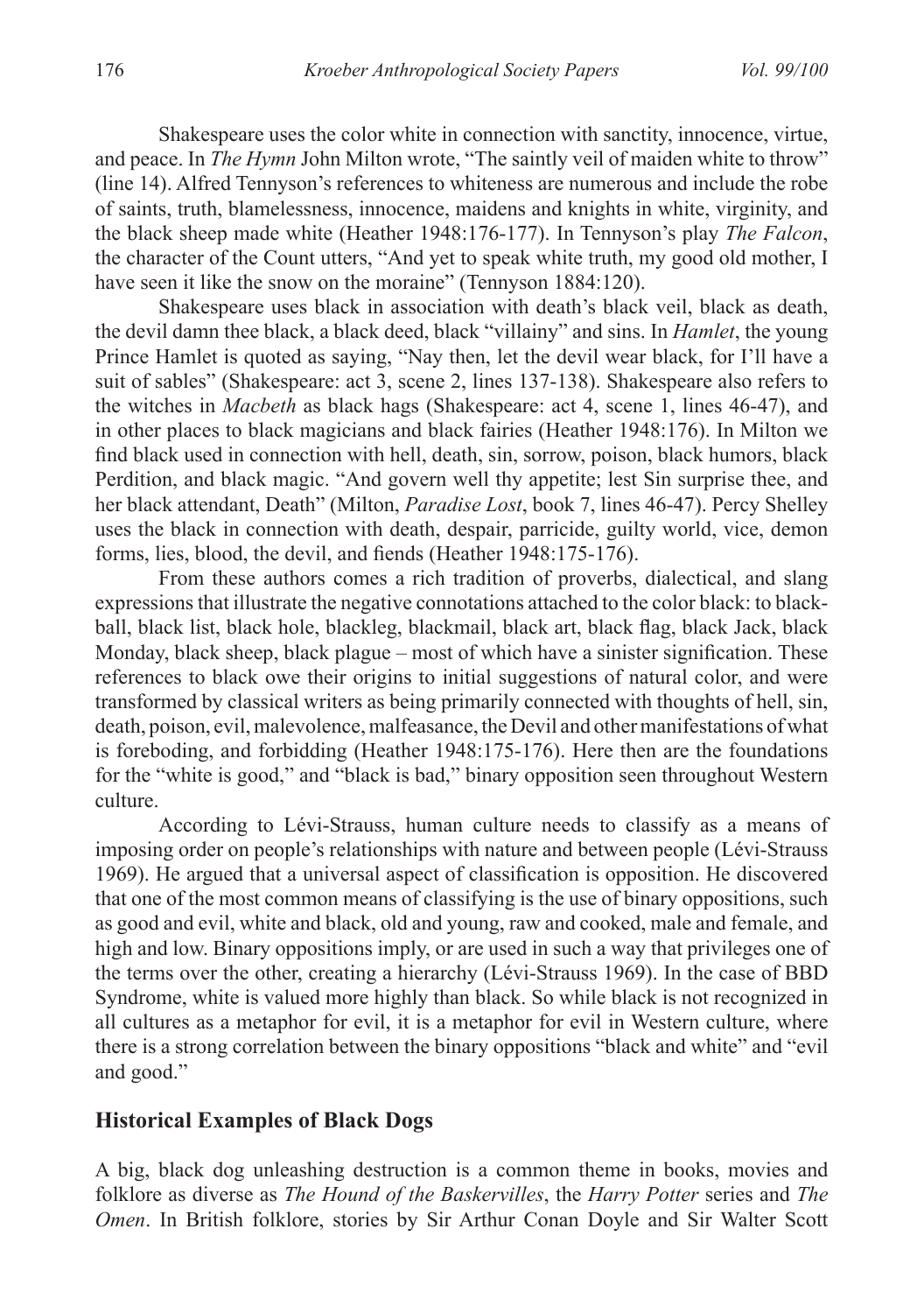depict black dogs as creepy, spectral figures that haunt cemeteries. In the Egyptian, Greek, Roman and Norse mythologies, black dogs are often the harbingers of death or emissaries of the Devil. Even the common "Beware of Dog" sign depicts a big, black dog, teeth bared and eyes bulging (Dahl 2008; Hylton 2008; Orlando Sentinel 2008).

Through the Middle Ages, this connection continued to develop in folklore, particularly in Britain where sightings of devilish spectral black hounds are often recorded and are usually associated with liminal spaces such as graveyards, ley lines, churches, lonely highways, rivers, fields, ancient ruins, bridges, etc. Perhaps most famous is the phantom black dog of Dartmoor, upon which Arthur Conan Doyle's *The Hound of the Baskervilles* was based. In many cases the spectral black dog is directly linked to a deceased person, an executed witch or the Devil himself (Brown 1958:176- 179; Rudkin 1938:11-131).

Beings that inhabit liminal spaces are often subject to fearful respect from those who do not occupy those liminal spaces. Much like shamans or hunters who are not fully part of the community, and not entirely part of the Spirit Realm/Wilderness, black spirit dogs are liminal creatures whose reputation affects the adoption rates of their real-world counterparts. It is not improbable that the public is unconsciously influenced by all the negative connotations surrounding black dogs, leading to a prejudice against them (Cohen 2007:10).

The association between black dogs and the supernatural world has led black dogs in Western culture to be regarded as earthly omens of disaster, crime, and/or death, thus creating an aura of apprehension around large black dogs. In British folklore, seeing a black dog was believed to be a premonition of a personal calamity and has evolved in the modern world into labels for negative personal emotions, in particular Churchill's famous quote about struggling with his "black dog," which has become a term for depression (Brown 1958; Cohen 2007:9-10; Dahl 2008).

## **Dark Colored Guard Dogs**

Long before BBD Syndrome was ever labeled as such, dark colored bully and guard dog breeds were singled out for guarding purposes and for masculine status (Delise 2007). Madeline Bernstein, President of the SPCA in Los Angeles suggests that BBD breeds include those who simply look a little big and scary, and whose bad reputations may have preceded them, such as the Rottweiler, the Doberman Pinscher and the American Pit Bull Terrier (Dahl 2008). However, my experiences indicate that BBD Syndrome is not related in any way to breed type. At WHS, BBDs included Chows, Labradors, Terrier mixes, Rottweiler mixes, and everything in between. However, Bernstein's observation about guard dog types is not without merit. There has been and still is a market (albeit one to which WHS does not adopt out animals) for menacing dogs used to guard and for status.

Over the centuries in the United States, there have been trends in the dog breeds chosen for masculine status, and those breeds are often black, or dark (Delise 2007). Often these breeds fell into the guarding, mastiff or bully breed types. Bully breeds are frequently considered to be Pit Bull type dogs, and include the American Pit Bull Terrier, the American Staffordshire Terrier, the Bull Terrier, the Staffordshire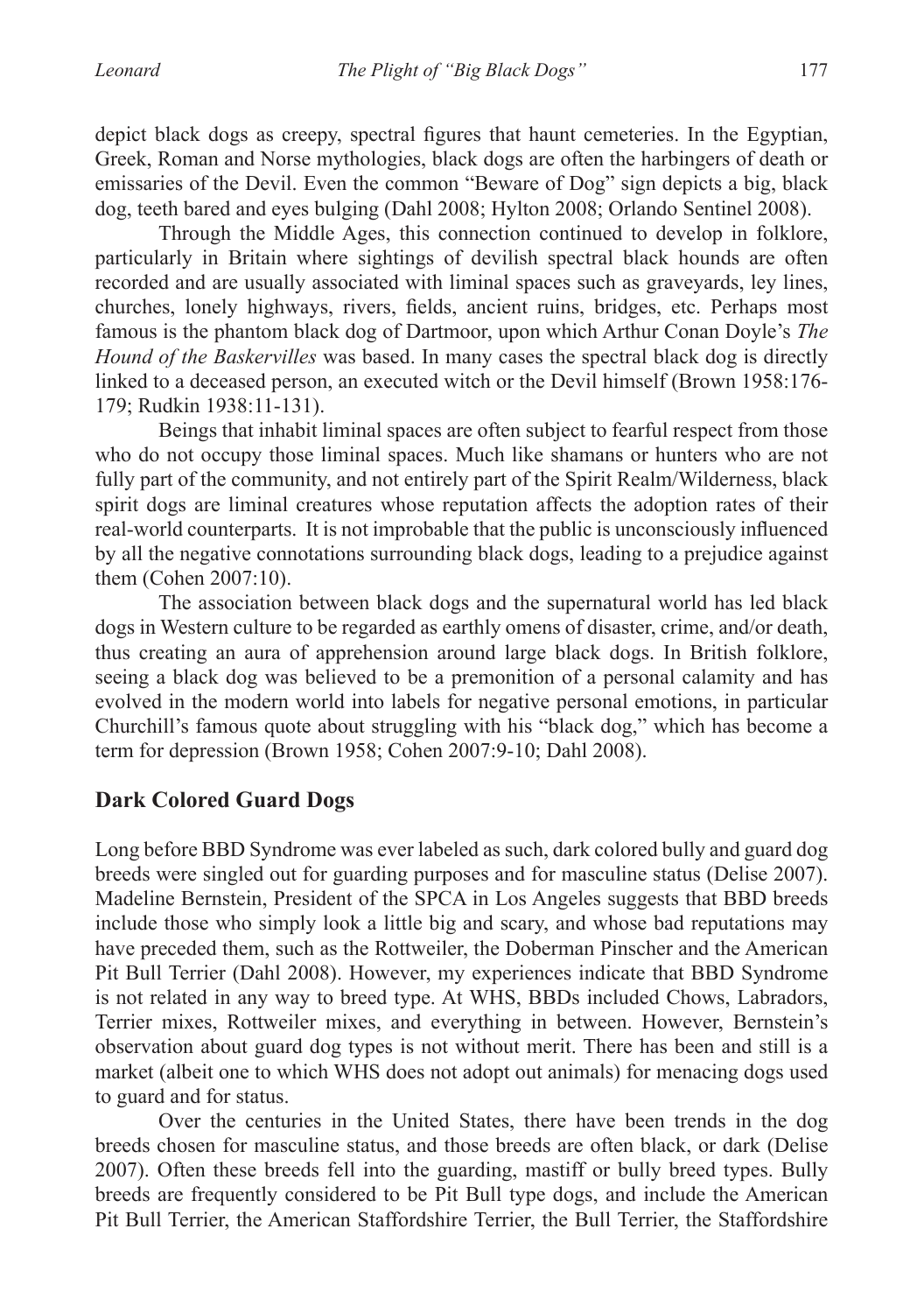Bull Terrier, Miniature Bull Terrier and the American Bulldog. Dark colored guarding, mastiff or bully breeds seem to be singled out amongst popular breeds for guarding or for other violent activities because dark colored dogs appear more menacing and intimidating and would consequently function more effectively as guard dogs.

The first of these preferences for dark colored guard dogs were for Bloodhounds during the 1800s. These Bloodhounds were not what are today called Bloodhounds by the American Kennel Club. Rather the term referred to a group of breeds used for a similar function that fit into a larger category known as Bloodhound. Often these dogs were large and black (Delise 2007:20-35).

From the late 1800s to the early 1900s the Newfoundland and the Mastiff, both very large and often black, or dark brindle, were in vogue as guard dogs. Many who know Newfoundlands might balk at the idea that Newfoundlands could be capable of vicious behavior, but such a statistic is indicative of an alarming phenomenon. Increased popularity of a breed results in an increase in the number of substandard owners;<sup>4</sup> those owners who do not adequately care for and/or socialize their dogs, in turn create an increase in under-socialized and potentially dangerous dogs. The increase of substandard owners also increases the instances of cruel treatment that can create vicious animals or highly fearful dogs that are likely to bite out of fear. Similarly with an increase in popularity there comes an increase in poor breeding that not only results in poor conformation and health problems, but in unpredictable temperament (Delise 2007:28, 36).

In the first half of the twentieth century, Great Danes, Chow Chows, and German Shepherd Dogs grew in popularity – all of which have dark varieties in their breed (Delise 2007:48, 72). By the 1940s the image of the German Shepherd Dog was being rehabilitated due to its use by police and guide dog agencies. Around the same time the Doberman Pinscher's popularity as a guard dog/status dog was on the rise due to its color, physical stature, and 1940s era connection with the Nazi Party. From 1964 to 1980 the Doberman would rise from the 22nd most popular purebred dog in the United States to the 2nd most popular (Delise 2007:78-86).

Starting in the mid-1970s the Doberman was replaced by the Rottweiler in popularity; another large, dark dog. From 1975-1979 there were 372,532 registered Dobermans and 9,961 registered Rottweilers in the United States. From 1995-1999 there were 82,243 Dobermans registered and 355,797 registered Rottweilers. The breed of dog is the only variable that has changed over the decades. Americans were, and still are using large dark dogs as status/guard dogs (Delise 2007:92-93).

As was the case for the Bloodhound and the Doberman, for every person who fears the breed there is another person who wants it for that exact reason. It is because of their image as menacing and/or vicious, that specific (depending on the current trend), and often dark breeds were and are still sought after for status (Delise 2007:85).

## **Unconscious Background Checks**

The physical and environmental factors of the color black, the shelter environment, size, and genericness, when combined with the negative associations the color black carries in U.S. society, culminates in BBDs staying in shelters for months on end because of a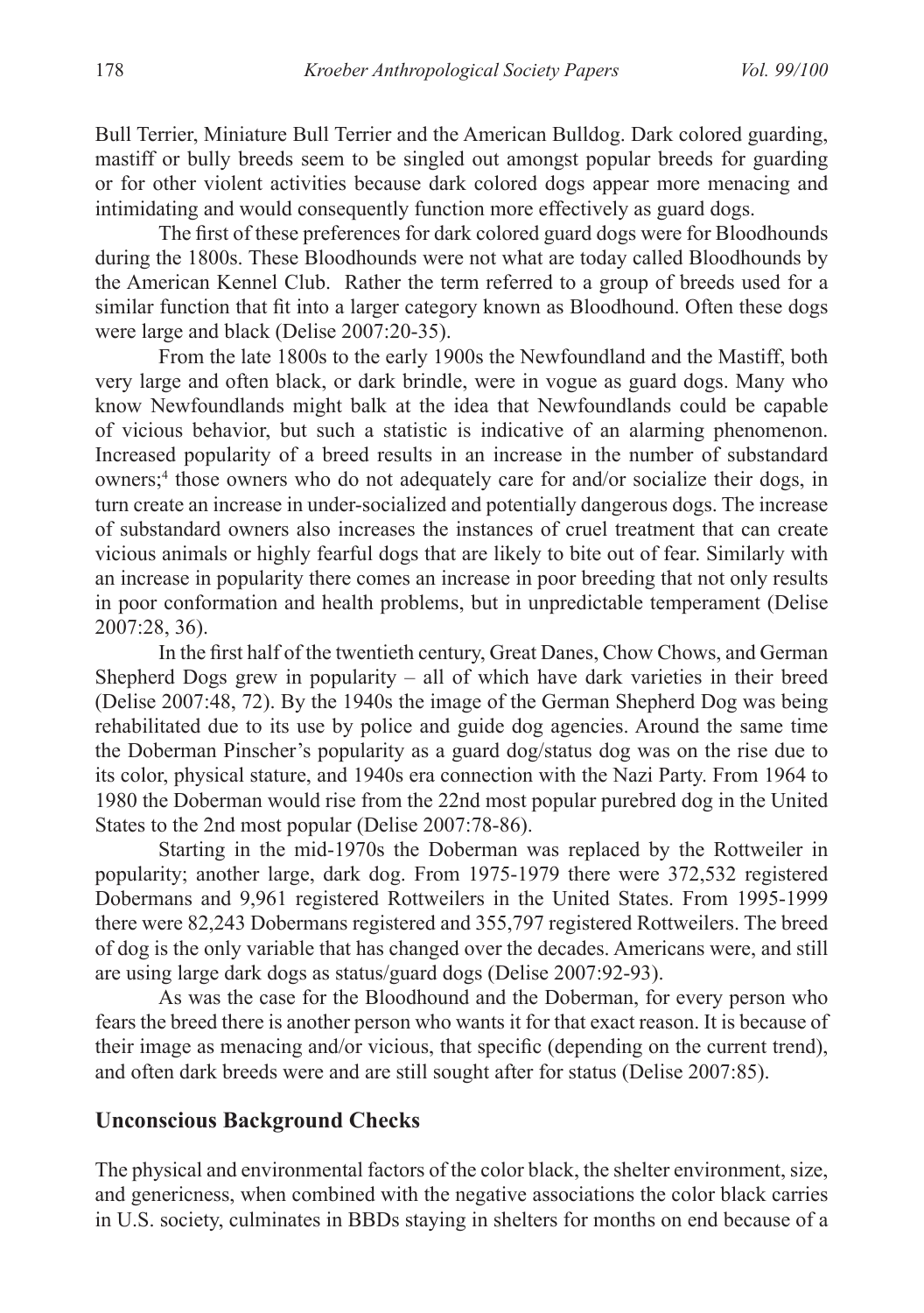phenomenon that I call "unconscious background checking." "Unconscious background checking" is defined by a preconceived notion by the public that all or most of the dogs in a shelter have backgrounds that predispose them to negative behavioral issues. The symbolism of black as the color of evil, as opposed to the purity of white, prejudices the public against BBDs. The assumption made unconsciously by the public is that since all of the dogs at the shelter have shaded pasts that predispose them to having behavioral problems, the black dogs will naturally have more issues as opposed to the white dogs, who, in the minds of adopters, are linked with the symbolism of white as pure and innocent. The binary opposition of black vs. white sets up a hierarchy where white (which includes all coat colors other than dark brown and black) dogs are preferred over black dogs.

The reality of the matter is that not all shelter dogs have pasts that predispose them to having behavioral issues. Similarly, behavioral issues come in all shapes, sizes, and colors and are influenced by a myriad of factors such as age, breed, breeding, socialization, and, yes, even their past/previous owners/living conditions. The best way to avoid adopting a dangerous or behaviorally unsound dog is to talk to shelter staff who are familiar with all of the dogs available for adoption.

## **Suggestions to Mitigate the Effects of Big Black Dog Syndrome**

During my research I have come across and created some tactics that shelters can use to mitigate the effects of BBD Syndrome. The Society for the Improvement of Conditions for Stray Animals in Kettering, Ohio, runs a discount on black dogs in February, where adoption fees are halved. The February sale was created by executive director Rudy Bahr who realized that more than half of the shelter's 42 dogs were BBDs. Bahr recommends tying festive bandannas around the necks of BBDs and taking them to a well-lit area to have their photo taken for the website (Dahl 2008). Decorating, renovating, or building a welcoming shelter environment will also positively affect adoption rates, not just for BBDs, but for all of the animals. Kate Pullen, director of animal sheltering issues at HSUS, recommends not kenneling multiple black dogs next to one another (Hipp 2008).

Since education is key, shelters can also make posters and web postings for their BBDs that include the Black Pearl Dogs web address so potential adopters can learn about the plight of BBDs (Delany 2008b). Information about a specific BBD and BBD Syndrome can really make a difference in finding dogs a home since many potential adopters are extremely curious about the history of the dog (or cat) they are interested in adopting ("unconscious background checking").

Another idea is to teach BBDs obedience skills or an endearing trick that will make them more attractive to the average family (Delany 2008b). The long stays at shelters that many BBDs face are often made more pleasant by the hard work of staff and volunteer trainers who work with the BBDs to keep them mentally sound. In teaching them basic, and in some cases advanced obedience, the lives of those dogs are improved and can even help them to find new homes by giving them "marketable" skills. There were two cases where BBDs at WHS achieved the American Kennel Club's Canine Good Citizen certification, which in turn helped them find truly great homes.

For those shelters with flair, coordinating a "Meow Mixer"<sup>5</sup> or "Tuxes & Tails"<sup>6</sup>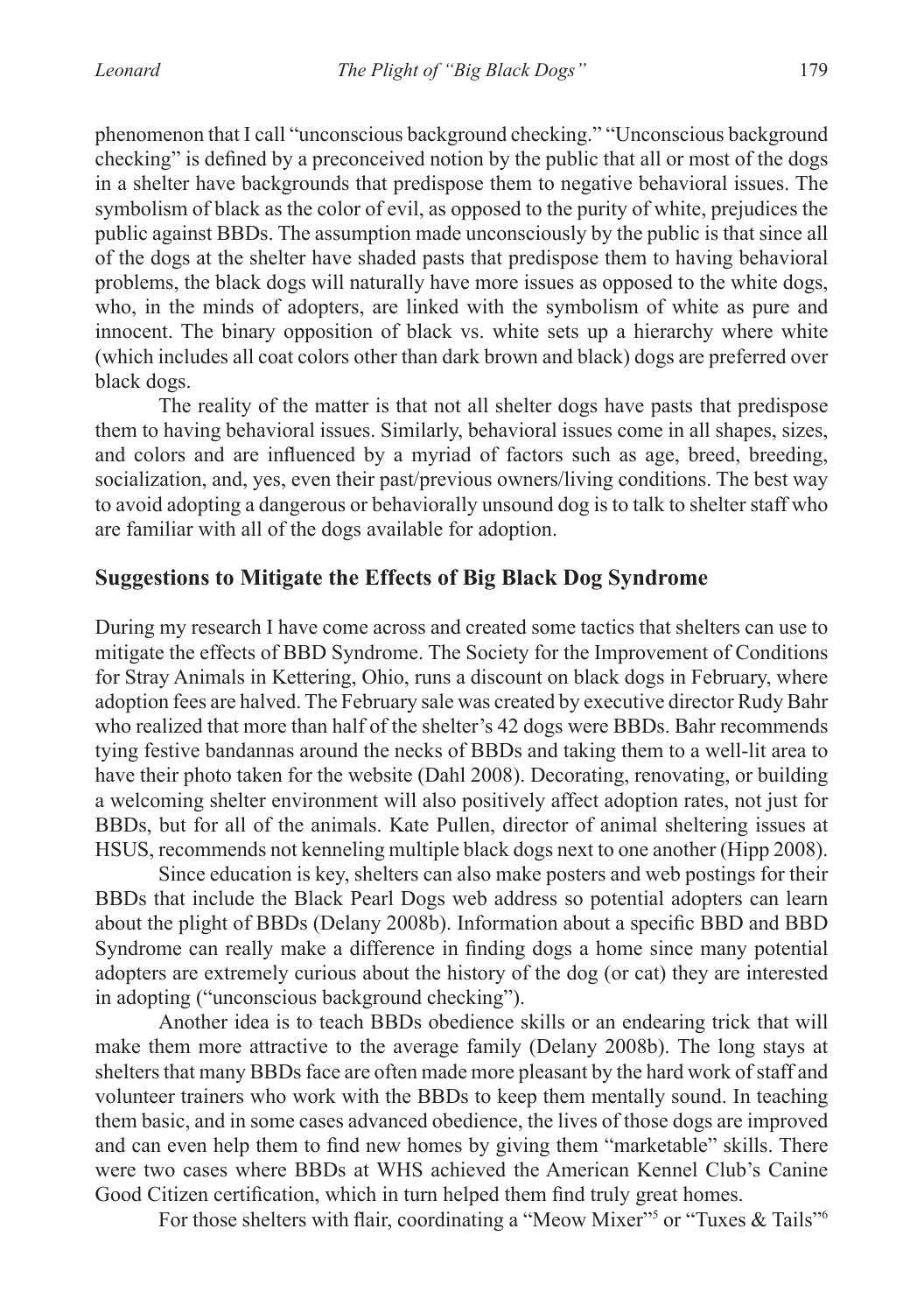events can be a great way to bring attention to BBD Syndrome and find homes for BBDs (Delany 2008b). Some other tips include photographing black dogs and cats against light backdrops if one cannot photograph them outside, fostering a relationship with a local photographer who will take images of the shelter animals pro bono for the shelter to use on its website, and designing a brighter, happier kennel environment.

## **Conclusion**

Upon reflection almost all of the BBDs at the Washington Humane Society during my time there (and according to co-workers there were many BBDs before and after my employment at WHS) were adopted by individuals or families who were invested in adopting a dog that matched their family dynamic and/or needs. These adopters made the conscious decision to go kennel by kennel (while consulting with staff) to learn about each dog's personality and attributes. A dark brindle Pit-Bull Terrier named Gabe was adopted by an avid hiker and camper because he was looking for a dog that was large, hardy and energetic enough to withstand the rigors of strenuous hikes. As mentioned earlier, King was adopted by a woman who wanted to train him to be a hearing assistance dog. King's American Kennel Club Canine Good Citizen (CGC) certification, which he earned while at WHS, was a great foundation from which to build toward certification as a hearing assistance dog because CGC certification is often a required building block for therapy assistance training. Jinny, the Cão de Fila de São Miguel, was adopted by a young family looking for the dog that was the perfect fit for their family dynamic. That family was also interested in helping Jinny overcome her timidity, which prevented her from socializing with other dogs and people.

All of these adopters were invested in finding the right dog for them, and in Jinny's case, with helping her overcome a behavioral issue that detracted from her quality of life. They inadvertently worked their way around BBD Syndrome because they were so invested in looking for specific attributes and personality traits (in Gabe's case his size may have been one attribute that made him well suited to hiking), that they looked past the physical and environmental factors, the unknown background of the dog, and the negative symbolism of the color black in Western society that causes BBD Syndrome.

Because the majority of potential adopters are not like the cases discussed above, awareness of the importance of personality over appearance is the key to breaking the chain that creates, recreates, and reinforces BBD Syndrome in animal shelters in the United States. With a few simple changes in place, the social memory of black dogs as menacing and dangerous can be overcome. There is no way around the unconscious and deeply engrained associations of the color black as the color of malevolence and evil. Therefore, the key is knowledge. The public can be made aware of BBD Syndrome through educational adoption events, shelter literature and signage, the shelter website, and by drawing positive attention to the dogs themselves through brightly colored signs, bandanas, and better photography. If made knowledgeable about BBD Syndrome, potential adopters will be made conscious of the prejudices they may have been operating under, and possibly, just possibly, not walk right past the black Lab mix in Kennel 5.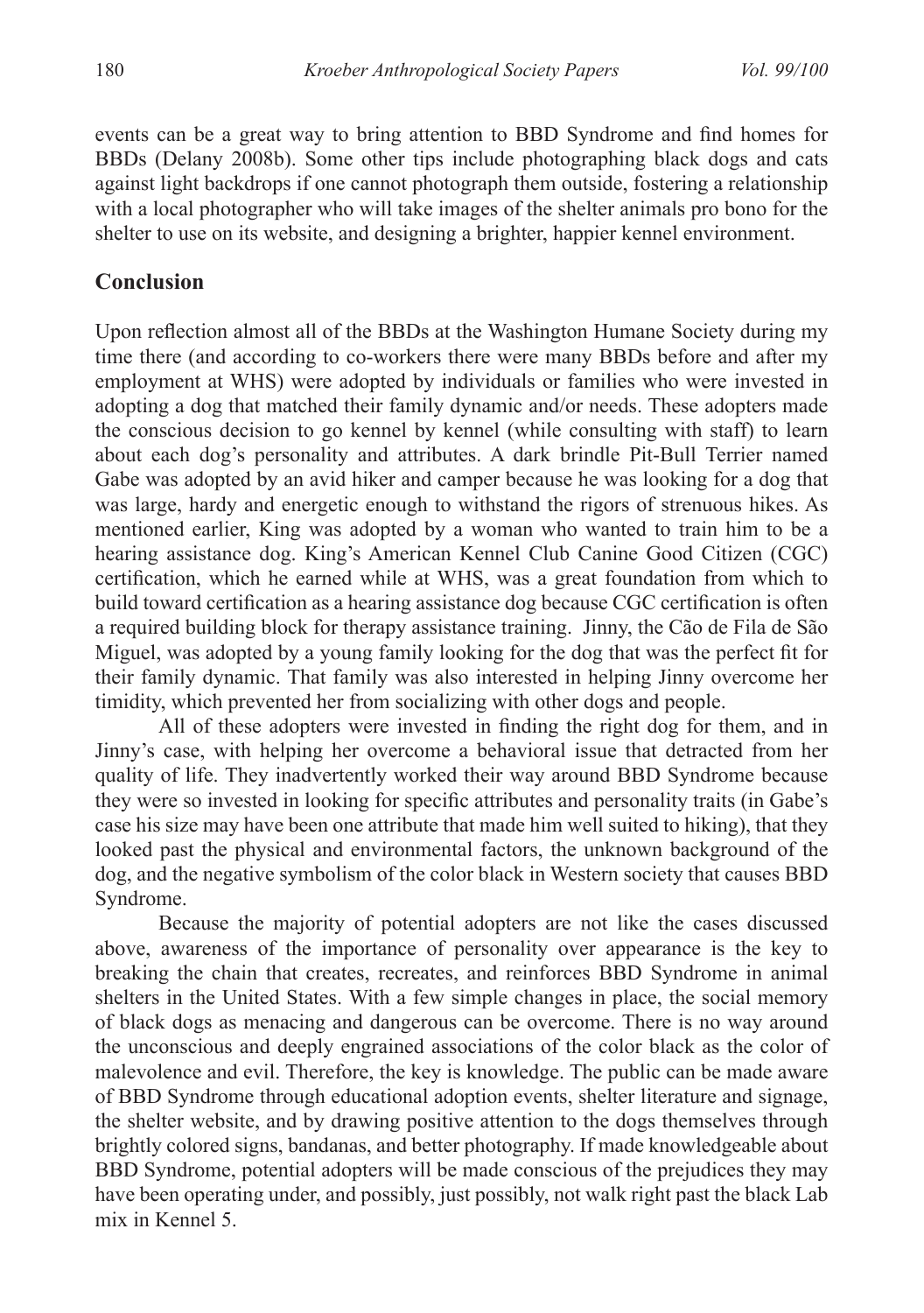## REFERENCES

| American Kennel Club                                                                 |  |  |
|--------------------------------------------------------------------------------------|--|--|
| 2008<br>American Kennel Club, AKC's Canine Good Citizen (CGC) Program.               |  |  |
| Electronic document, http://www.akc.org/events/cgc/index.cfm, accessed on            |  |  |
| December 1, 2008.                                                                    |  |  |
| Berlin, Brent, and Paul Kay                                                          |  |  |
| Basic Color Terms: Their Universality and Evolution. The David Hume series.<br>1999  |  |  |
| Stanford: Center for the Study of Language and Information.                          |  |  |
| Brown, Theo                                                                          |  |  |
| 1958<br>The Black Dog. Folklore 69(3):175-192.                                       |  |  |
| Cohen, Hsin-Yi                                                                       |  |  |
| 2007<br>Black and White: Deadly Color Prejudice. Dogs Today: 6-12.                   |  |  |
| Conklin, Harold C.                                                                   |  |  |
| 1955<br>Hanunóo Color Categories. Southwestern Journal of Anthropology 11:339-       |  |  |
| 344.                                                                                 |  |  |
| Crumley, C.                                                                          |  |  |
| 2002<br>Exploring Venues of Social Memory. In Social Memory and History:             |  |  |
| Anthropological Perspectives. Jacob Climo, and Maria G. Cattell, eds. Pp. 39-        |  |  |
| 52. Walnut Creek, California: Alta Mira Press.                                       |  |  |
| Dahl, Melissa                                                                        |  |  |
| "Black Pups Face Doggie Discrimination." MSNBC, March 5: Electronic<br>2008          |  |  |
| Document, http://www.msnbc.msn.com/id/23472518/, accessed October 18,                |  |  |
| 2008.                                                                                |  |  |
| Delany, Tamara                                                                       |  |  |
| "Contrary to Ordinary" The Black Pearls of the Dog World. Electronic<br>2008a        |  |  |
| document, http://www.blackpearldogs.com/Hoax.html, accessed October 18,              |  |  |
| 2008.                                                                                |  |  |
| 2008b<br>"10 Ways to Help." Electronic document, http://www.blackpearldogs.com/      |  |  |
| Premise.html, accessed October 18, 2008.                                             |  |  |
| Delise, Karen                                                                        |  |  |
| 2007<br>The Pit Bull Placebo: The Media, Myths and Politics of Canine Aggression.    |  |  |
| Ramsey, NJ: Arbor Books, Inc.                                                        |  |  |
| Dictionary.com                                                                       |  |  |
| 2008<br>Syndrome Definition. Electronic document, http://dictionary.reference.com/   |  |  |
| browse/syndrome, accessed November 29, 2008.                                         |  |  |
| Gabo, Naum                                                                           |  |  |
| 1991<br>Of Divers Arts. New York: Pantheon Books.                                    |  |  |
| Halley, Ed                                                                           |  |  |
| 2008 [1996] Photographers Notebook. Electronic document, http://www.halley.cc/photo/ |  |  |
| last.html, accessed on November 28, 2008.                                            |  |  |
| Hipp, Debb                                                                           |  |  |
| "Black Dogs Face a Hard Choice at Shelter: Don't Judge a Dog by His Color."<br>2008  |  |  |
| The BARK website. Electronic document, http://www.thebark.com/content/               |  |  |
| black-dogs-face-hard-choice-shelter, accessed on October 18, 2008.                   |  |  |
| Heather, P. J.                                                                       |  |  |
| 1948<br>Colour Symbolism: Part I. Folklore 59(4):165-183.                            |  |  |
| <b>Holy Bible</b>                                                                    |  |  |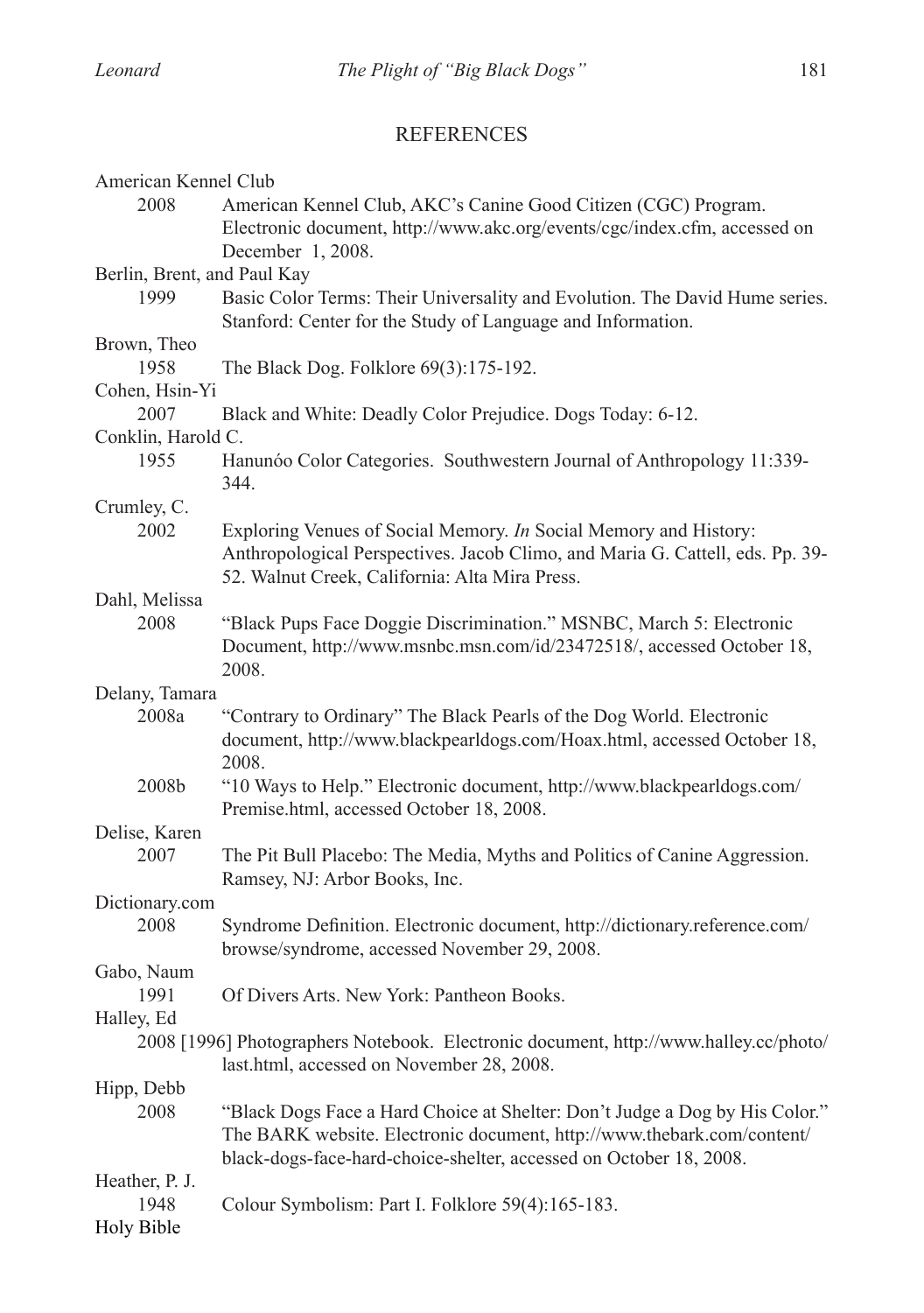| N.d.                         | The New King James Version, Containing the Old and New Testaments.<br>Nashville: T. Nelson, 1982.                                   |  |
|------------------------------|-------------------------------------------------------------------------------------------------------------------------------------|--|
| Horton-Bussey                |                                                                                                                                     |  |
| 2007                         | Pale Beyond the Pail. Dogs Today: 13-16.                                                                                            |  |
| Hylton, Hilary               |                                                                                                                                     |  |
| 2008                         | "Do Black Dogs Face Discrimination?" TIME, June 20: Electronic                                                                      |  |
|                              | Document, http://www.time.com/time/nation/article/0,8599,1816859,00.<br>html?xid=feed-cnn-topics, accessed on October 18, 2008.     |  |
| Lakoff, George, Mark Johnson |                                                                                                                                     |  |
| 1980                         | Metaphors We Live By. Chicago: University of Chicago Press.                                                                         |  |
| Lévi-Strauss, Claude         |                                                                                                                                     |  |
| 1969                         | The Raw and the Cooked. New York: Harper & Row.                                                                                     |  |
| Lomazzo, Giovanni Paolo      |                                                                                                                                     |  |
|                              | 1584 [1844] Symbolism of the Primary Colors. Rome: Presso S. Del-Monte.                                                             |  |
| Malinowski, Bronislaw        |                                                                                                                                     |  |
| 1922                         | Argonauts of the Western Pacific: An Account of Native Enterprise and                                                               |  |
|                              | Adventure in the Archipelagoes of Melanesian New Guinea. London: G.<br>Routledge & Sons.                                            |  |
|                              | Milton, John, J. W. Lake, Samuel Johnson, and Joseph Addison                                                                        |  |
| 1833                         | Paradise Lost: A Poem. Paris: Baudry's European library.                                                                            |  |
| Orlando Sentinel             |                                                                                                                                     |  |
| 2008                         | "It's Hard to Find Homes for Big, Black Dogs." April 10. Electronic document,                                                       |  |
|                              | http://blogs.orlandosentinel.com/features lifestyle animal/2008/04/its-hard-<br>to-fin.html, accessed October 18, 2008.             |  |
| Petfinder                    |                                                                                                                                     |  |
|                              | 2008 [2003] Petfinder.com, About. Electronic document, http://www.petfinderfoundation.<br>com/about/, accessed on December 1, 2008. |  |
| Rudkin, Ethel H.             |                                                                                                                                     |  |
| 1938                         | The Black Dog. Folklore 49(2):111-131.                                                                                              |  |
| Sahlins, Marshall            |                                                                                                                                     |  |
| 1976                         | Colors and Cultures. Semiotica 60:1-22.                                                                                             |  |
| Sargent, Walter              |                                                                                                                                     |  |
| 1964                         | Enjoyment and Use of Color. New York: Dover Publications.                                                                           |  |
| Shakespeare, William         |                                                                                                                                     |  |
| 1897                         | Macbeth. James M Garnett, ed. Boston: Leach, Shewell & Sanborn.                                                                     |  |
| 1913                         | Hamlet, Prince of Denmark. George Pierce Baker, ed. New York: Macmillan<br>Co.                                                      |  |
| Sloane, Patricia             |                                                                                                                                     |  |
| 1967                         | Colour: Basic Principles and New Directions. London: Studio Vista.                                                                  |  |
| 1991                         | Primary Sources: Selected Writings on Color From Aristotle to Albers. New                                                           |  |
|                              | York: Design Press.                                                                                                                 |  |
| Smolowe, Jill                |                                                                                                                                     |  |
| 2007                         | Dog Discrimination? People.Com, 67(No. 23): Electronic Document, http://                                                            |  |
|                              | www.people.com/people/archive/article/0,,20061132,00.html, accessed on                                                              |  |
|                              | October 18, 2008.                                                                                                                   |  |
| Tennyson, Alfred T.<br>1884  | The Cup and the Falcon. London: Macmillan.                                                                                          |  |
|                              |                                                                                                                                     |  |
| Turner, Victor Witter        |                                                                                                                                     |  |